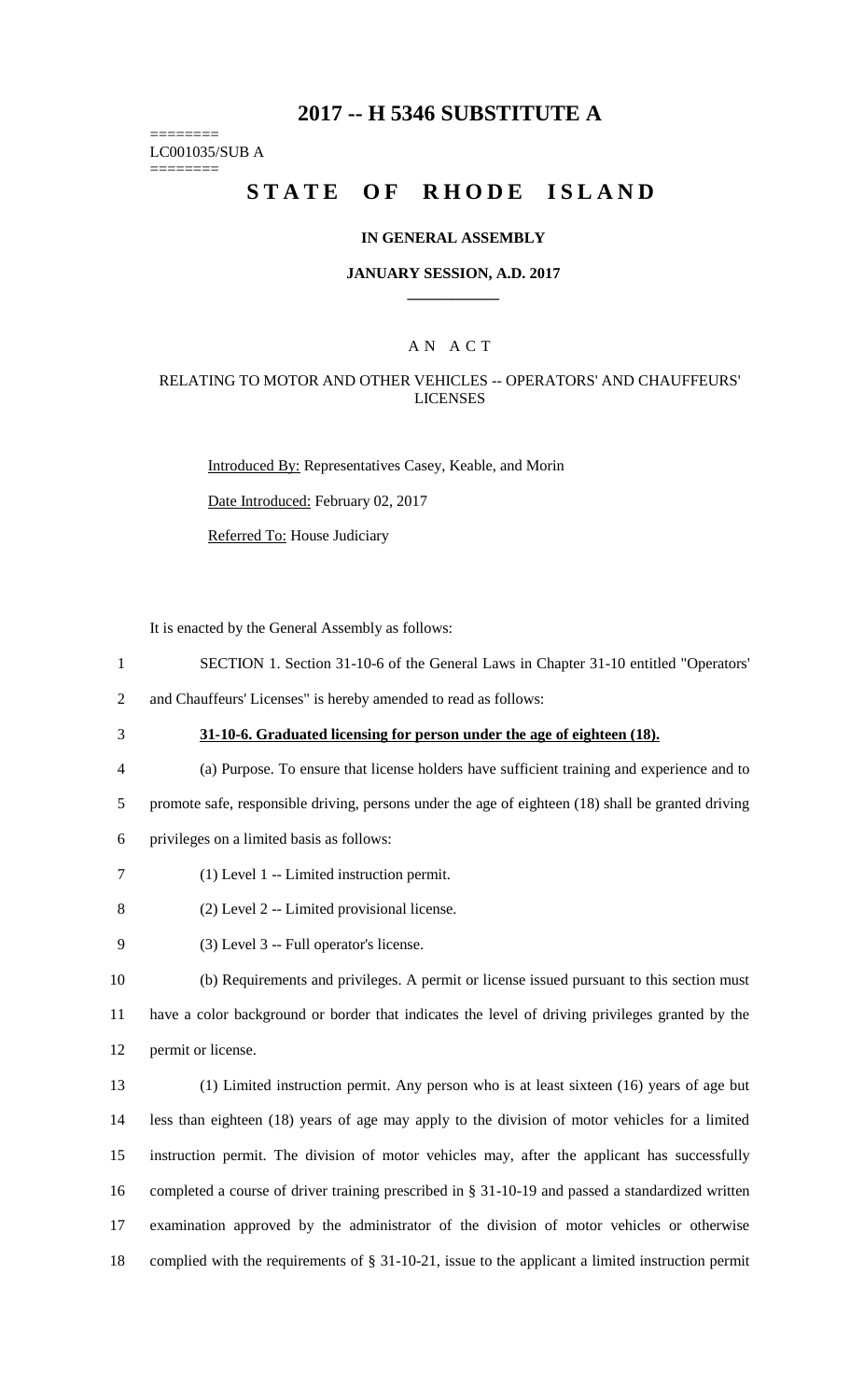which shall entitle the applicant to drive a motor vehicle only under the following conditions:

(i) The permit holder must be in possession of the permit;

 (ii) A supervising driver must be seated beside the permit holder in the front seat of the vehicle when it is in motion;

(iii) No person other than the supervising driver can be in the front seat;

 (iv) Every person occupying the vehicle being driven by the permit holder must have a safety belt properly fastened about his or her body, or be restrained by a child passenger restraint

 system as provided in § 31-22-22 when the vehicle is in motion; (v) The permittee shall wear a safety belt at all times unless the permittee provides the

 division of motor vehicles with a statement from a physician indicating that for medical reasons the permittee cannot wear a safety belt. A limited instruction permit shall be valid for a period of one year, and may be extended for a reasonable period of time if the holder of the permit provides the division of motor vehicles with evidence of a hardship. Any person who is at least sixteen (16) years of age and is enrolled in a commercial drivers' school or in a regularly recognized secondary school or college driver training program which is approved by the division of motor vehicles shall not be required to have a limited instruction permit while operating a dual-control training vehicle regularly used by that school in its driver training program and while a regular instructor in that school or program is occupying the seat beside that person.

- (2) Limited provisional license. A person may obtain a limited provisional license if the
- person meets all of the following requirements:
- 

 (i) (A) Has held a limited instruction permit issued by the division of motor vehicles for 22 at least six (6) months;

- (B) Has not been convicted of a motor vehicle moving violation or seat belt infraction during the preceding six (6) months;
- (C) Passes a road test administered by the division of motor vehicles and shall also meet the requirements of subsection (iii) herein.
- 
- (ii) A limited provisional license authorizes the license holder to drive a motor vehicle
- only under the following conditions:
- (A) The license holder must be in possession of the license.
- (B) The license holder may drive without supervision in any of the following circumstances:
- (I) From 5:00 a.m. to 1:00 a.m.;
- (II) When driving to or from work;
- (III) When driving to or from an activity of a volunteer fire department, volunteer rescue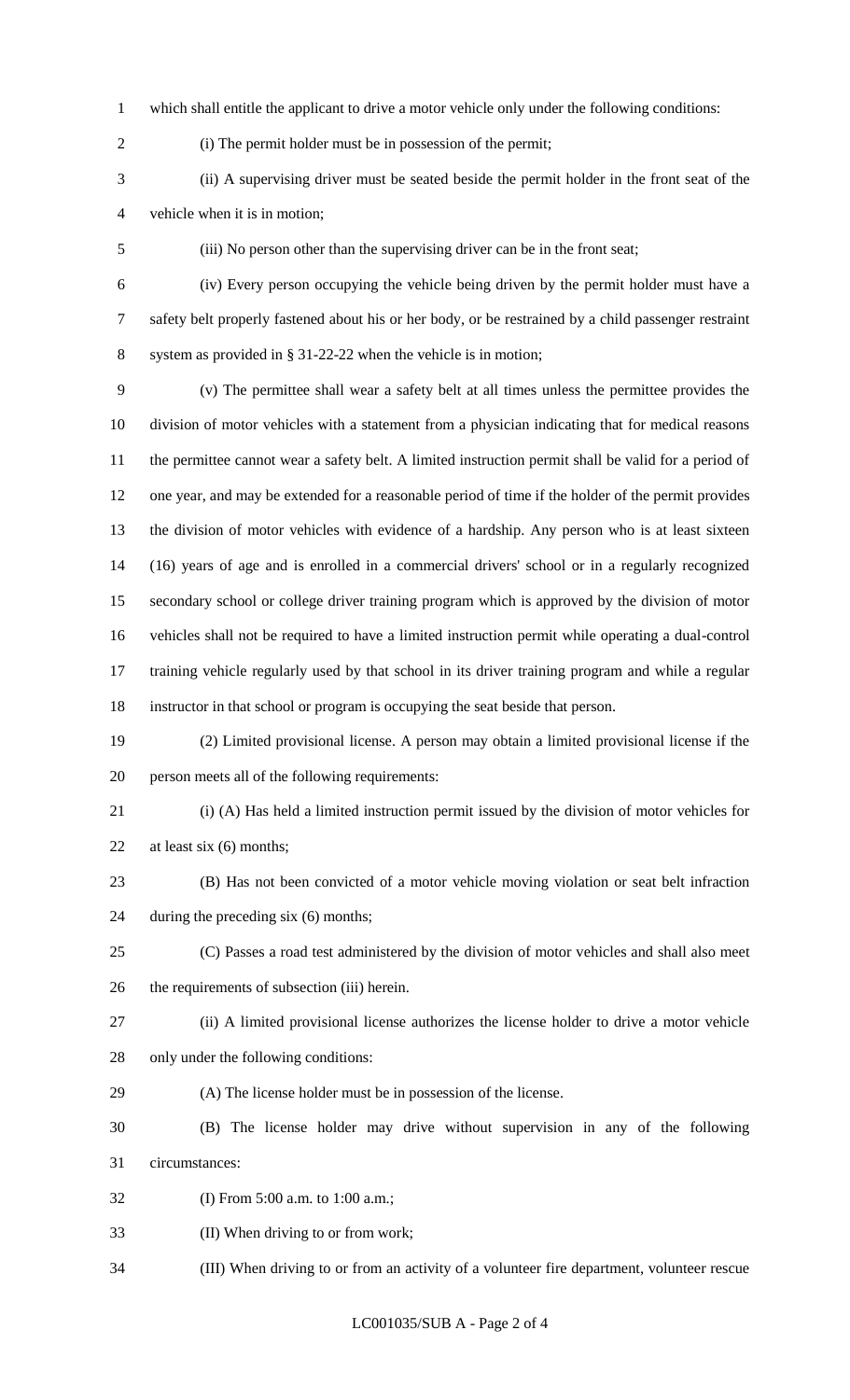squad or volunteer emergency medical service, if the driver is a member of one of these organizations.

 (IV) From 4:00 a.m. to 5:00 a.m. when driving between the license holder's home and a 4 school sponsored activity for which no transportation is provided by the school.

 (C) The license holder may drive with supervision at any time. When the license holder is driving with supervision, the supervising driver must be seated beside the license holder in the front seat of the vehicle when it is in motion.

 (D) Every person occupying the vehicle being driven by the license holder must have a safety belt properly fastened about his or her body, or be restrained by a child safety passenger restraint system as provided in § 31-22-22 when the vehicle is in motion.

 (iii) In addition to meeting the requirements of paragraph (i) of this subdivision, a person under the age of eighteen (18) years seeking to obtain a provisional license shall present with his or her application a statement signed by the person's parent or guardian stating that the applicant has obtained a minimum of fifty (50) hours of experience with ten (10) of those at night as a driver while driving with a supervising driver. These fifty (50) hours may include driving lessons with a commercial driving school or any other supervised driving.

 (iv) During the first twelve (12) months of a limited provisional license no more than one passenger younger than twenty-one (21) years of age is allowed in the vehicle. Immediate family/household members are excepted from this subsection.

- (3) Full operator's license. (i) A person who is at least seventeen (17) years old but less than eighteen (18) years old may apply for and obtain a full operator's license if the person meets all of the following requirements:
- 

 (i) (A) Has held a limited provisional license issued by the division of motor vehicles for at least twelve (12) months;

 (B) Has not been convicted of a motor vehicle moving violation or seat belt infraction during the preceding six (6) months.

 (ii) A person who meets the requirements of this section may obtain a full operator's license by mail. The restrictions on Level 1 and Level 2 drivers concerning time of driving, supervision and passenger limitations do not apply to a full operator's license.

SECTION 2. This act shall take effect upon passage.

#### ======== LC001035/SUB A ========